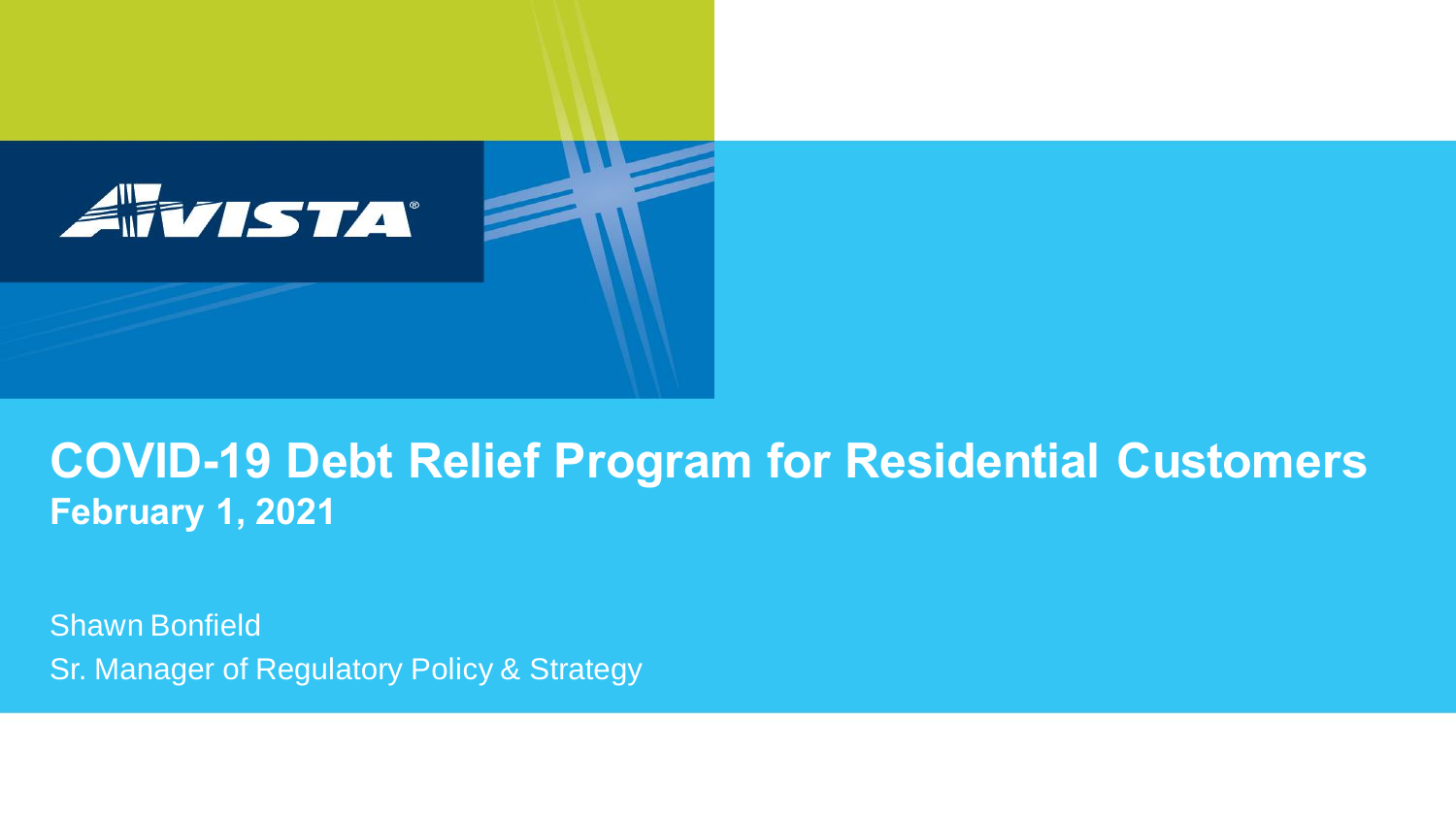

**2020 Residential Customer Arrears**

Total Avg. Arrears  $(9,440 \text{ customers}) = $150.48$ 

30+ Day Avg. Arrears (3,329 customers) = \$50.41 60+ Day Avg. Arrears (1,497 customers) = \$70.32 90+ Day Avg. Arrears (4,614 customers) = \$248.68 7 customers had balance owing greater than \$1,500; \$1,943 avg.

*Avista* 

 $\sim$  60% owed less than \$100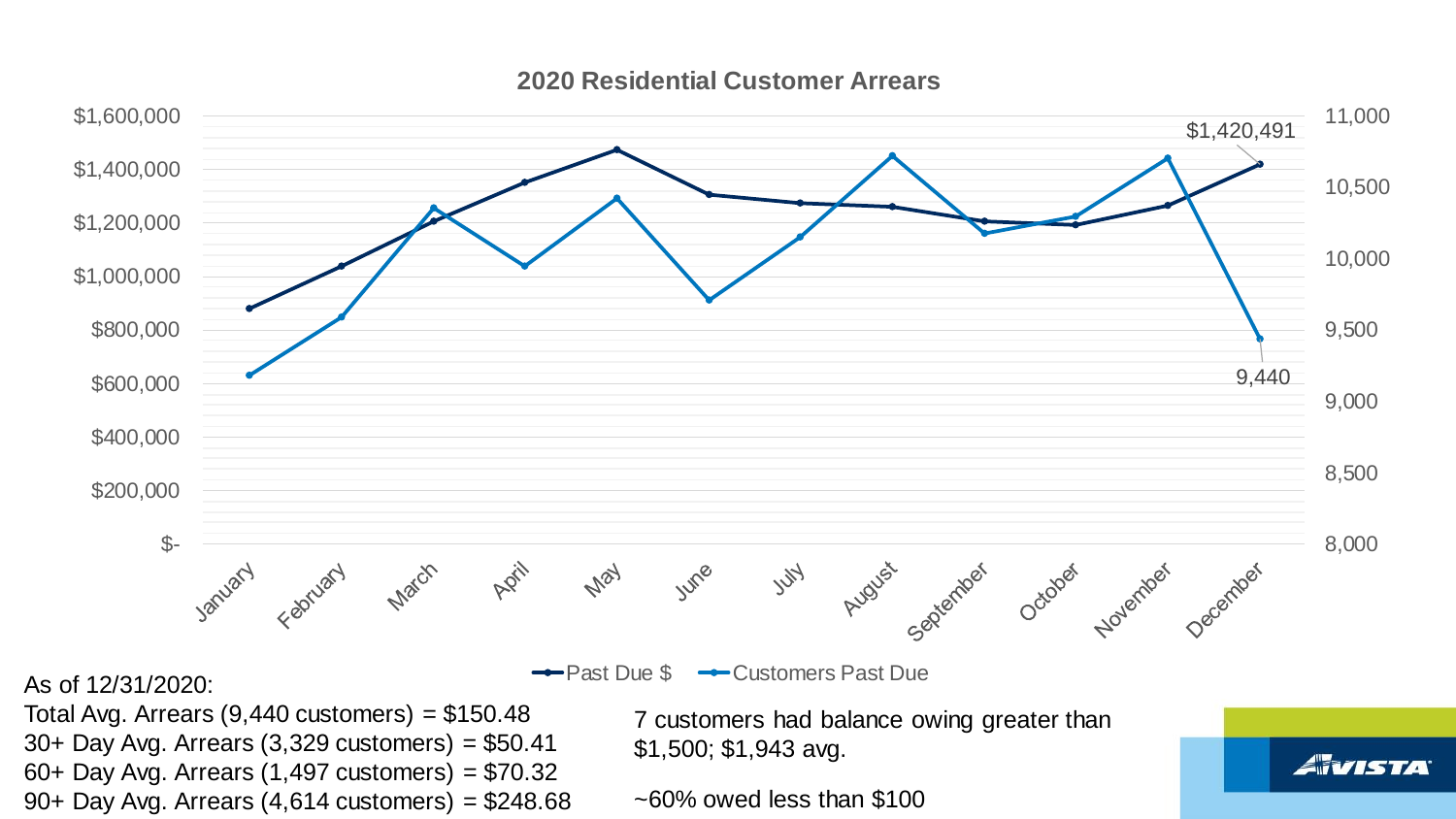## **COVID-19 Debt Relief Program Parameters**

- Reduce administrative burden for the Community Action Agencies
- Ease in customer access to the benefit
- Keep customers connected
- **Prioritize low-income and/or vulnerable populations**
- Personalized solution to assist customers experiencing financial hardship
- Aligned with, or complimentary to, existing or future bill assistance programs
- Majority of the funding used to assist customers with unpaid, past due balances associated with COVID-19
- $\blacksquare$  Program Budget = \$889,890

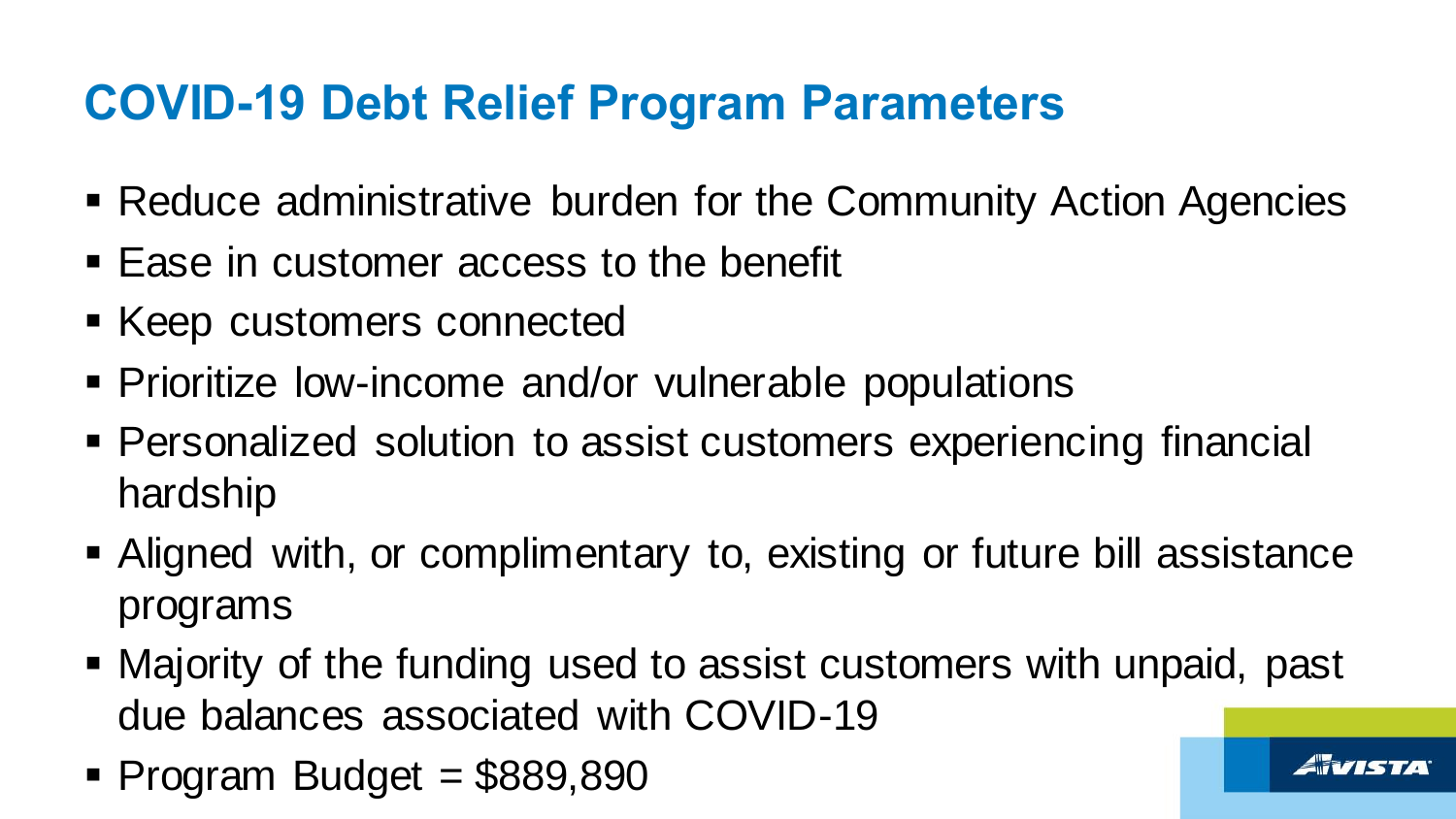### **COVID-19 Debt Relief Program Grant Options**

| <b>Automatic</b><br>Grant         | <b>Eligibility: Residential customers who have</b><br>received assistance within the past 24 months<br><b>Benefit Amount:</b> up to \$1,500 to cover arrears |
|-----------------------------------|--------------------------------------------------------------------------------------------------------------------------------------------------------------|
| Forgiveness                       | <b>Eligibility: All residential customers</b>                                                                                                                |
| Grant<br><b>Hardship</b><br>Grant | <b>Benefit Amount:</b> up to \$1,500 to cover arrears the<br>customer is unable to pay                                                                       |
|                                   | <b>Eligibility: All residential customers</b>                                                                                                                |
|                                   | <b>Benefit Amount: up to \$350</b>                                                                                                                           |

*Avista* 

- Program is available by contacting Avista Call Center
- Program will end when funds are exhausted or October 1, 2022 whichever occurs first
- Customers are only eligible to receive one grant
- Automatic Grant as of 12/31/20, 727 customers qualify for \$141,512 (~8% of customers in arrears)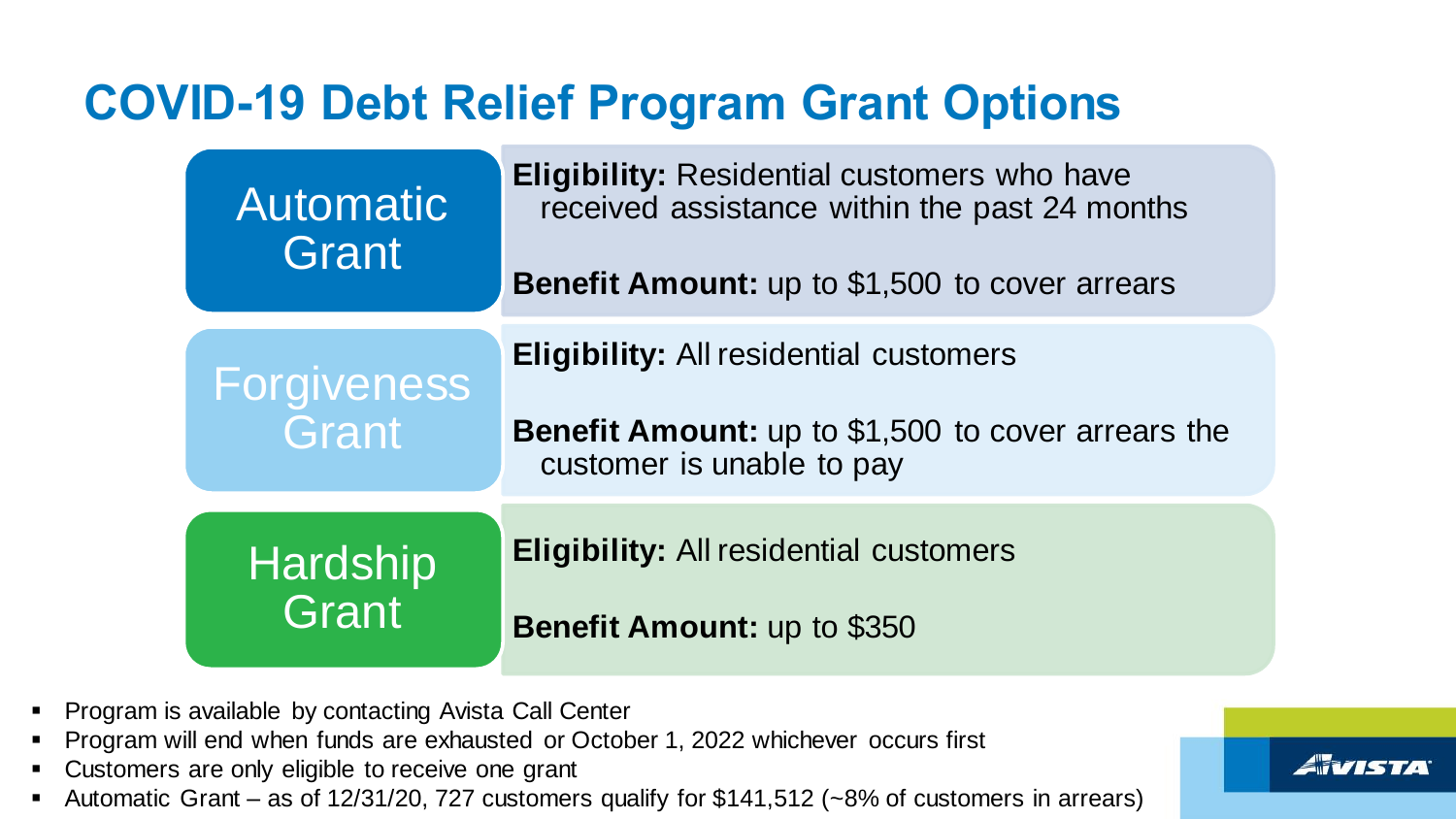## **LIRAP Arrearage Management Program (AMP) Target Go Live 10/1/21**

**Eligibility:** Residential customers with incomes up to 60% State Median Income

**Benefit:** Incentive based program to forgive 90% of arrears for regular, on-time payments over a 12-month period; 1/12th of arrears is forgiven with each monthly payment

- Program is administered by Community Action Agencies
- Will be a permanent offering within LIRAP

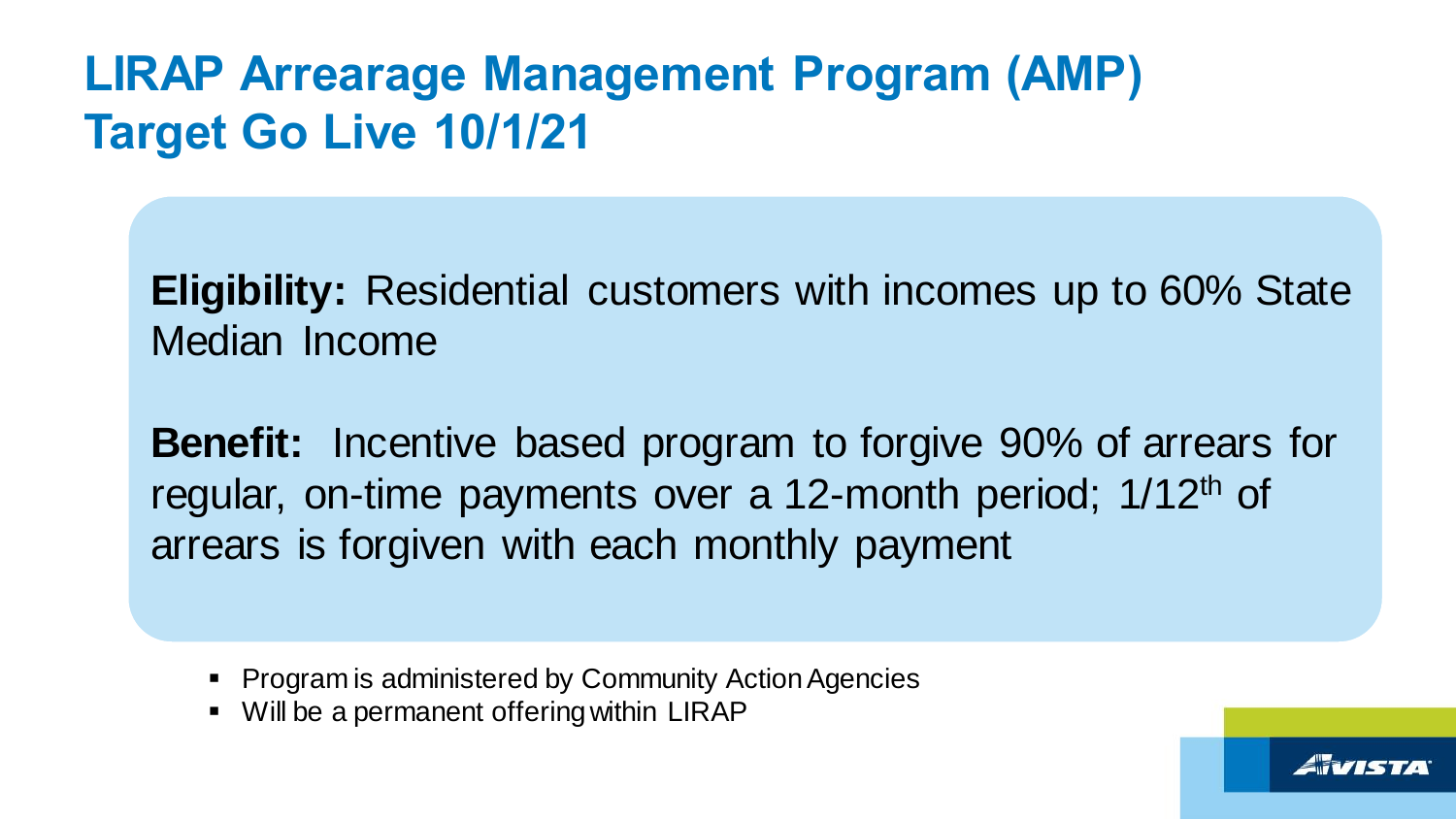# **Summary of 2021 Bill Assistance Programs**

| <b>Program</b>                                  | <b>Description</b>                                                                                               | <b>Eligible Population</b>                                                  |
|-------------------------------------------------|------------------------------------------------------------------------------------------------------------------|-----------------------------------------------------------------------------|
| <b>LIRAP</b>                                    | Mimics LIHEAP for benefit determination                                                                          | Zero to 60% State Median Income                                             |
| <b>LIRAP Arrearage</b><br>Management<br>Program | 90% of the customer's arrears, along with incentive for regular,<br>on-time payments from the time of enrollment | Zero to 60% State Median Income                                             |
| <b>Project Share</b>                            | Donation-based program, maximum benefit \$300                                                                    | Hardship or energy emergency                                                |
| <b>COVID-19 Automatic</b><br>Grant*             | Automatic grant to cover arrears, maximum benefit \$1,500                                                        | Residential customers who received<br>energy assistance in past 24 months   |
| COVID-19<br>Forgiveness Grant*                  | Grant to cover arrears, maximum benefit \$1,500                                                                  | All residential customers with a past-due<br>balance                        |
| COVID-19 Hardship<br>Grant*                     | Grant to help stay current on bill, maximum benefit \$350                                                        | All residential customers who express<br>financial hardship due to COVID-19 |

\*Temporary Programs